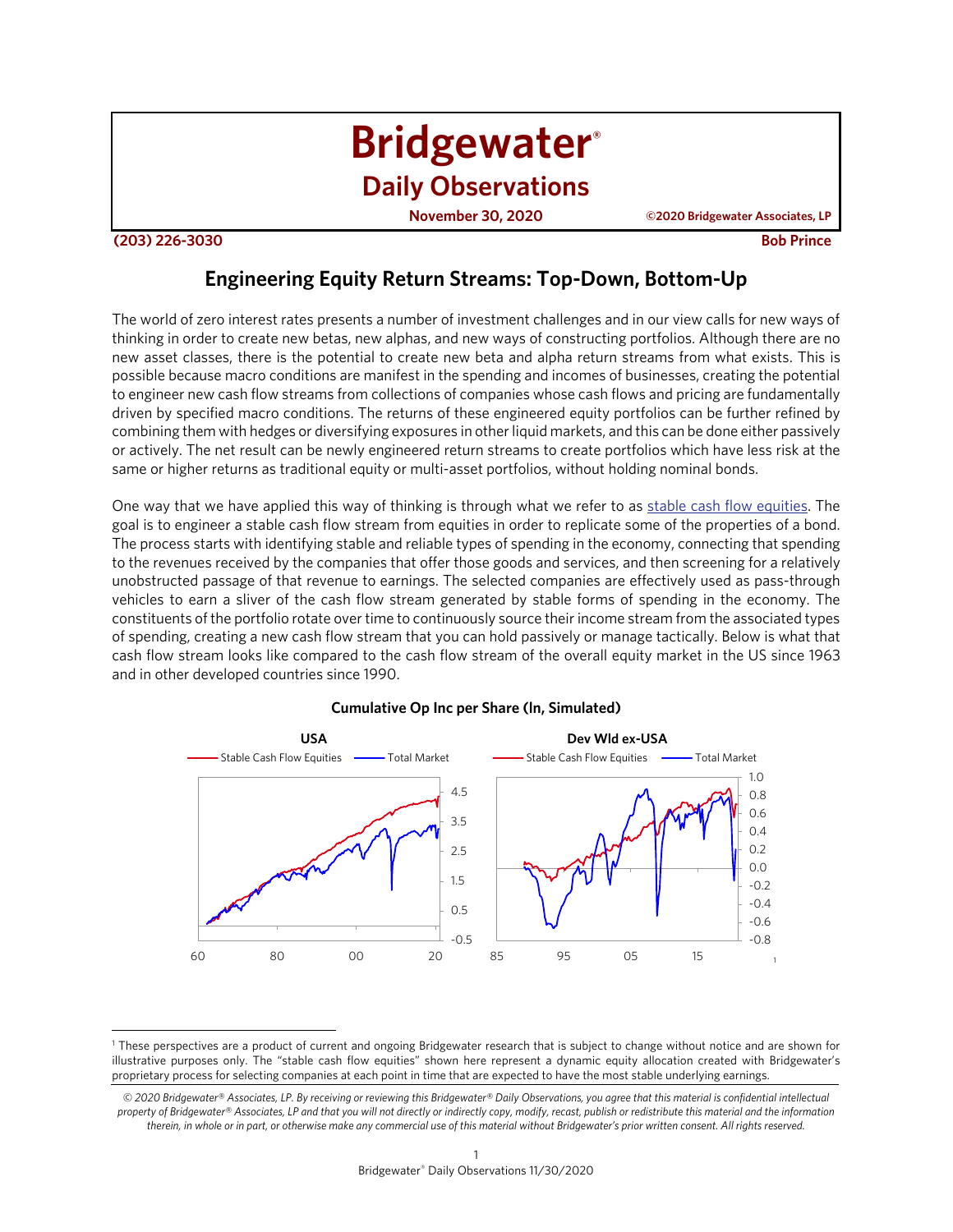Given the stability of this cash flow stream, the returns of the portfolio take on a more bond-like character, which we estimate to be roughly 70% stocks and 30% bonds. The returns are less growth-sensitive, more inflationsensitive, and less sensitive to risk premiums and tight money than the overall equity market. Because the cash flows are stable and reasonably predictable, price changes mostly reflect changes in market discount rates and imply a change in expected yield rather than a change in future earnings. This makes price changes substantially hedgeable through liquid market proxies that reflect these discount rates (e.g., short bonds, long breakeven inflation, etc.) of the portfolio. The net effect of stabilizing the cash flows and hedging changes in the discount rates reduces the volatility of the portfolio and reduces the impact of changes in the macro environment on returns. As an illustration, the following charts, based on our estimates, show the degree to which changes in macro conditions impact the overall equity market compared to how much they impact the stable cash flow equities hedged.



Another example of this engineering process pertains to stable balance sheets. Whereas stable cash flow equities are designed to have a stable income stream, resilient companies have balance sheets and operating characteristics which enable them to emerge intact after periods of severe economic stress, even if they experience substantial declines in sales and earnings. At the opposite end of this spectrum are susceptible companies that have vulnerable balance sheets and operating characteristics, leading to permanent impairment from economic stress.

Companies are continuously assessed for their balance sheet resilience by running pro forma cash flow projections under stress conditions and sorting them according to how well their liquidity conditions hold up. From a portfolio standpoint, spreading one against the other isolates extreme differences in financial durability whose impact scales as a function of the depth and duration of the stress environment. This creates a recession hedge cash flow stream that is negatively correlated to changes in risk premiums without paying the risk premium, making it quite valuable from a portfolio-construction standpoint.

<sup>2</sup> These perspectives are a product of current and ongoing Bridgewater research that is subject to change without notice and are shown for illustrative purposes only. The "stable cash flow equities" shown here represent a dynamic equity allocation created with Bridgewater's proprietary process for selecting companies at each point in time that are expected to have the most stable underlying earnings. This analysis of equity market and stable cash flow equities performance uses the All Weather Lens which is an analytical approach to assess the behavior of the major drivers of asset performance and their impact on markets during any given period, based on Bridgewater's understanding of global financial markets. Information shown is the result of analyses of actual and simulated market data. HYPOTHETICAL PERFORMANCE RESULTS HAVE MANY INHERENT LIMITATIONS, SOME OF WHICH ARE DESCRIBED BELOW. NO REPRESENTATION IS BEING MADE THAT ANY ACCOUNT WILL OR IS LIKELY TO ACHIEVE PROFITS OR LOSSES SIMILAR TO THOSE SHOWN. IN FACT, THERE ARE FREQUENTLY SHARP DIFFERENCES BETWEEN HYPOTHETICAL PERFORMANCE RESULTS AND THE ACTUAL RESULTS SUBSEQUENTLY ACHIEVED BY ANY PARTICULAR TRADING PROGRAM. ONE OF THE LIMITATIONS OF HYPOTHETICAL PERFORMANCE RESULTS IS THAT THEY ARE GENERALLY PREPARED WITH THE BENEFIT OF HINDSIGHT. IN ADDITION, HYPOTHETICAL TRADING DOES NOT INVOLVE FINANCIAL RISK, AND NO HYPOTHETICAL TRADING RECORD CAN COMPLETELY ACCOUNT FOR THE IMPACT OF FINANCIAL RISK IN ACTUAL TRADING. FOR EXAMPLE, THE ABILITY TO WITHSTAND LOSSES OR TO ADHERE TO A PARTICULAR TRADING PROGRAM IN SPITE OF TRADING LOSSES ARE MATERIAL POINTS WHICH CAN ALSO ADVERSELY AFFECT ACTUAL TRADING RESULTS. THERE ARE NUMEROUS OTHER FACTORS RELATED TO THE MARKETS IN GENERAL OR TO THE IMPLEMENTATION OF ANY SPECIFIC TRADING PROGRAM WHICH CANNOT BE FULLY ACCOUNTED FOR IN THE PREPARATION OF HYPOTHETICAL PERFORMANCE RESULTS AND ALL OF WHICH CAN ADVERSELY AFFECT ACTUAL TRADING RESULTS. PAST RESULTS ARE NOT NECESSARILY INDICATIVE OF FUTURE RESULTS. CONFIDENTIAL AND PROPRIETARY. Please review the "Important Disclosures and Other Information" located at the end of this report.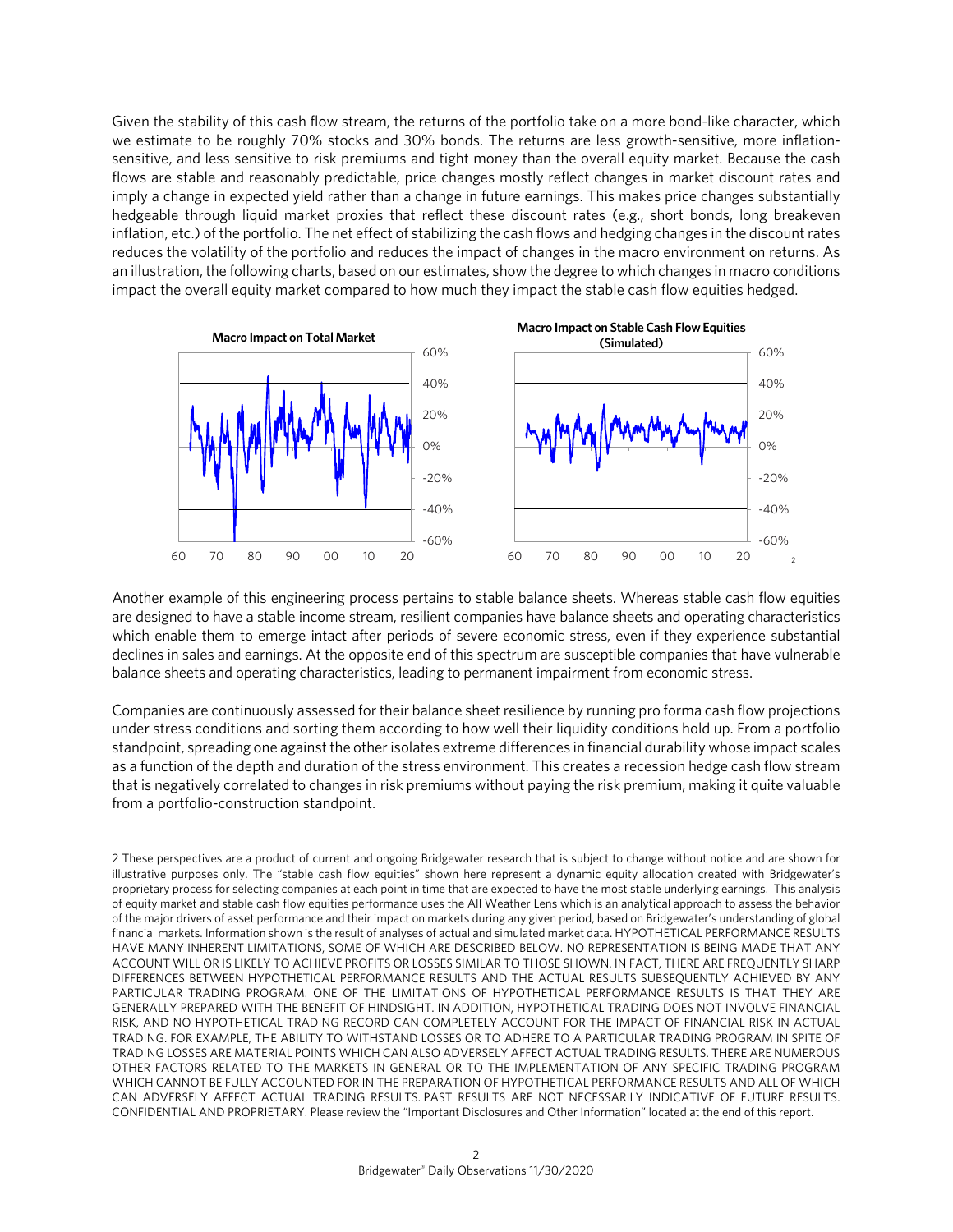The below illustrates a few of the financial characteristics that are isolated through this process. For susceptible companies, stress environments often lead to a big shift in the proportionate claim of debt holders relative to equity holders as debts rise relative to market cap. For resilient companies, the relative claims remain stable.



Similarly, in stress periods susceptible companies are often forced to recapitalize, permanently diluting shareholders. For resilient companies, this is more rare.



<sup>&</sup>lt;sup>3</sup> These perspectives are a product of current and ongoing Bridgewater research that is subject to change without notice and are shown for illustrative purposes only. The "susceptible" and "resilient" companies shown here represent dynamic equity allocations created with Bridgewater's proprietary process for selecting companies at each point in time that are expected to be especially susceptible or resilient to economic shocks.

<sup>4</sup> These perspectives are a product of current and ongoing Bridgewater research that is subject to change without notice and are shown for illustrative purposes only. The "susceptible" and "resilient" companies shown here represent dynamic equity allocations created with Bridgewater's proprietary process for selecting companies at each point in time that are expected to be especially susceptible or resilient to economic shocks.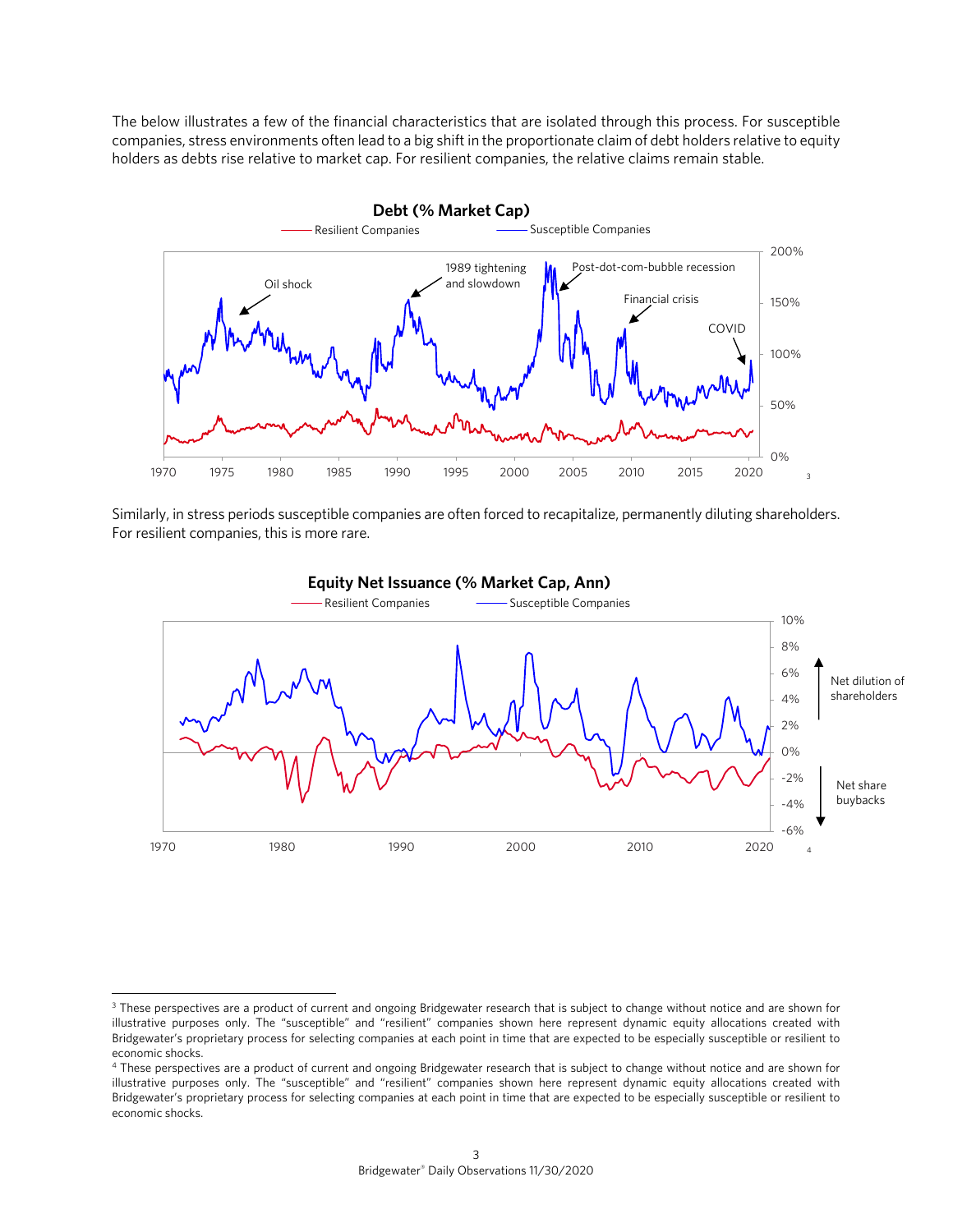Similarly, resilient companies generally sustain positive yields to investors through all environments, while susceptible companies regularly dilute or draw capital from investors during and after stress periods.



And, given differences in financial durability, resilient companies generally continue to invest, while susceptible companies are forced to retrench to conserve cash.



**Capex Cumulative Growth (ln)**

<sup>&</sup>lt;sup>5</sup> These perspectives are a product of current and ongoing Bridgewater research that is subject to change without notice and are shown for illustrative purposes only. The "susceptible" and "resilient" companies shown here represent dynamic equity allocations created with Bridgewater's proprietary process for selecting companies at each point in time that are expected to be especially susceptible or resilient to economic shocks.

<sup>6</sup> These perspectives are a product of current and ongoing Bridgewater research that is subject to change without notice and are shown for illustrative purposes only. The "susceptible" and "resilient" companies shown here represent dynamic equity allocations created with Bridgewater's proprietary process for selecting companies at each point in time that are expected to be especially susceptible or resilient to economic shocks.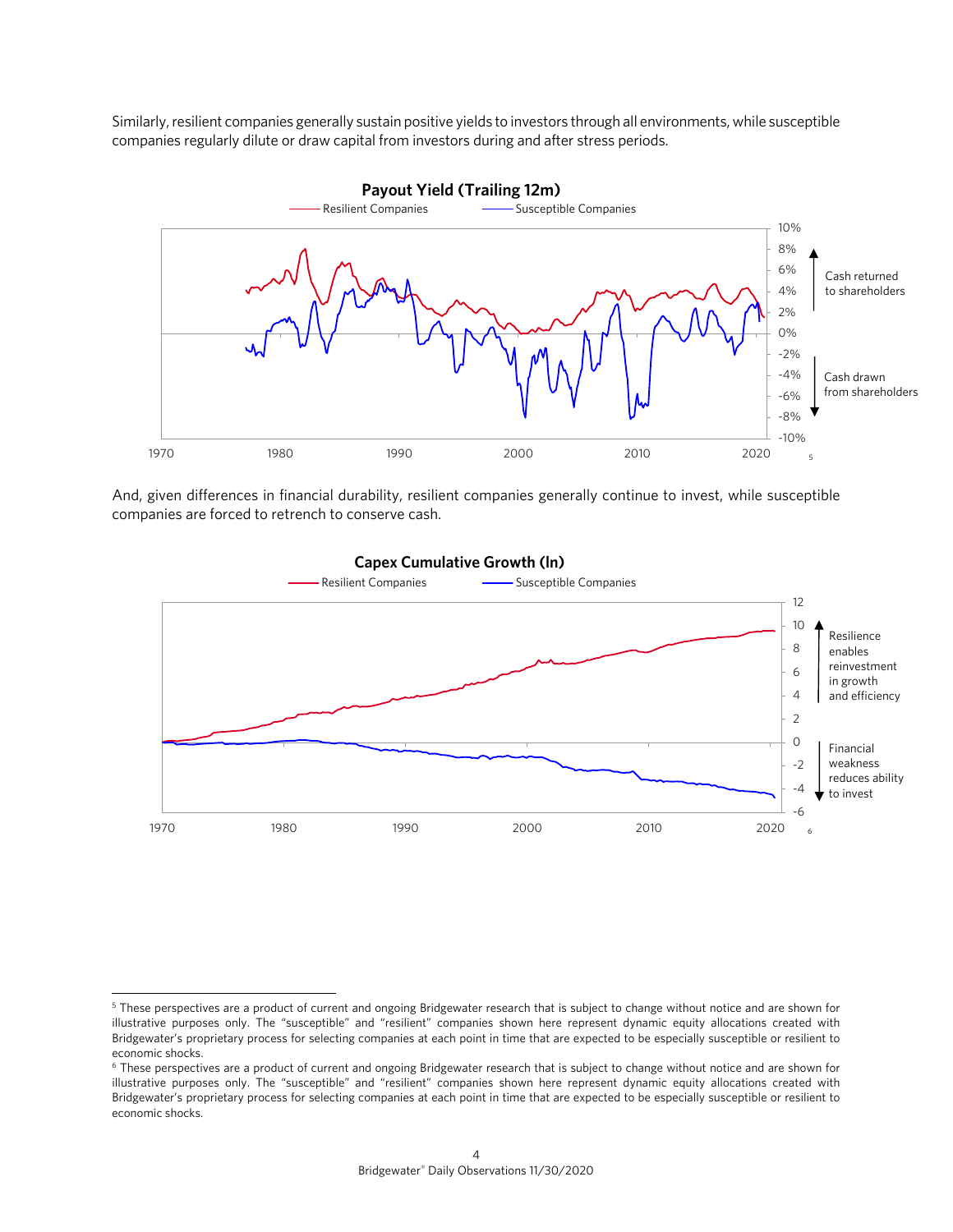In both of these applications, the cash flows associated with macroeconomic spending conditions are pushed through companies' income statements and balance sheets in order to engineer a new set of cash flow and financial characteristics that meets specific parameters with respect to the macro environment. This creates new betas which can then be held or actively managed to create new alphas. These betas can be combined and held passively, producing reliable forms of diversification rooted in the nature of the underlying cash flows. Or they can be actively managed based on views of macro conditions and how this will impact one in relation to another. And this can be done without holding or trading nominal bonds.

This top-down, bottom-up engineering process can be used to produce other betas according to other specifications. The starting point is an understanding of how economic conditions impact spending and how that spending impacts the cash flows and balance sheets of companies, making the approach equally applicable to private and public assets.